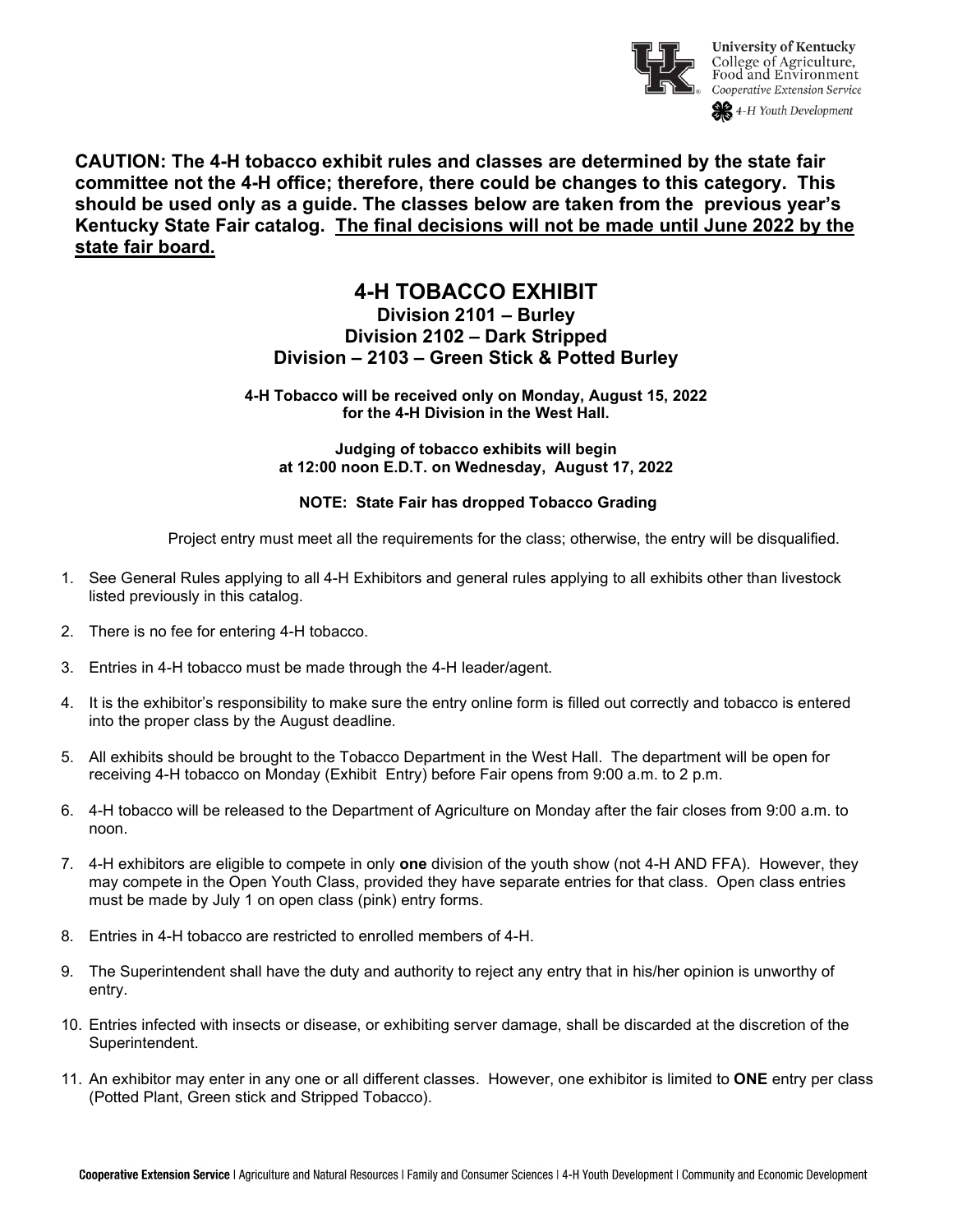- 12. Each stick of green tobacco consists of 4 stalks per stick. The Superintendent and staff will NOT select a stalk to remove if 5 are included on the stick. It will be the duty of the agent/leader/exhibitor to select the stalk to remove.
- 13. All entries in the green stick classes should be wilted for a better presentation, but must still be in **GREEN STAGE**. Green tobacco will be judged on uniformity, general appearance and quality. The Superintendent has the right to disqualify any stick entered into the green stick category that has cured beyond the green stage.
- 14. All growing tobacco plants should be potted in a waterproof plastic bag and placed in an attractive container before arrival at the Fair. A five (5) gallon bucket is suggested.
- 15. Each exhibit of stripped Burley tobacco shall consist of two (2) hands, each hand shall be made of twenty (20) leaves or more. The first, second, and third place entries in all stripped divisions will remain at the State Fair.
- 16. 4-H name tag for each exhibit of tobacco should be tied with string around the hands at entry.
- 17. 4-H will be awarded on the Danish system.

*4-H Exhibitor with highest total points is awarded the best exhibitor award and will receive an engraved plaque offered by the Kentucky Department of Agriculture. To be eligible, exhibitor must enter three of the following classes:*

Burley - Stripped Dark Stripped Burley - Best Crop Green Stick Burley Dark - Best Crop Potted Burley

#### **TOBACCO DIVISIONS AND CLASSES**

**Burley Division – Stripped All 4-H Burley should be entered as Division 2101.**

#### **Class No.**

- 5 Flying
- 6 Lug
- 7 Leaf
- 8 Tip

## **Burley - Best Crop**

#### **Class No.**

15 Best Crop, 4-H, 4 grades

Entries shall be on an individual basis and must be produced by the exhibitor. Only **one** entry per individual is permitted and an entry shall consist of four grades: Flying, Lugs, Leaf and Tips. Each grade shall consist of two hands of 20 leaves each and samples entered in Classes 6 through 10 shall not be considered for this class. An engraved plaque will be awarded to the 4-H individual exhibiting the most outstanding entry in classes 5 through 8 and 15. In case of a tie, a point system will be used in awarding plaques.

## **Dark Tobacco**

## **All 4-H Dark Tobacco should be entered as Division 2102.**

Entries shall be on an individual basis and must be produced by the exhibitor. One entry per individual is permitted and an entry shall consist of four grades: Wrappers, Heavy Brown Leaf, Dark Leaf, and Thin Brown Leaf. Samples entered in classes 16 through 23 shall not be considered for this division.